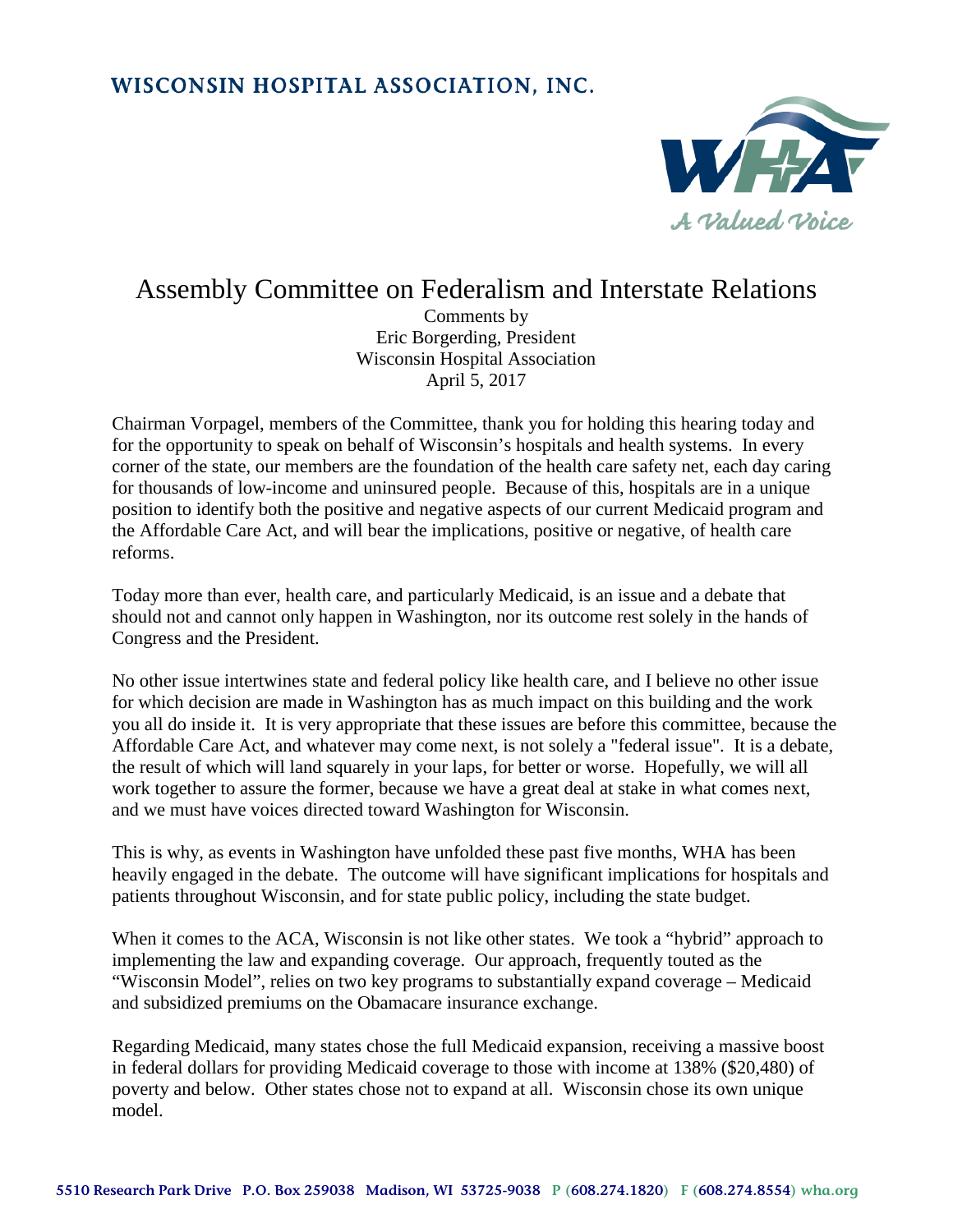Wisconsin did not take the federal Medicaid expansion dollars (which to date would have totaled \$1.75 billion in federal dollars and expenditure of \$680 million less in GPR), but did expand Medicaid to cover all with income below 100% of the federal poverty level, adding some 130,000 people who are "in poverty" to Medicaid. This is important to note and understand. Wisconsin Medicaid now, by and large, covers only those below the federal poverty level, those who are "in poverty", those making less than \$11,800 per year. That reduction in eligibility, that focus on those "in poverty", in and of itself, is a significant Medicaid reform that we should not lose sight of.

Indeed, Wisconsin, despite rejecting Medicaid "expansion" has added more people to Medicaid than five of the states that accepted Medicaid expansion. Further, WI has a lower uninsured rate than 25 of the 31 states that adopted full Medicaid expansion. By any normal measure or definition, we expanded coverage and expanded Medicaid. But, the ACA, and its replacement the AHCA, use a different dictionary, one that relies on the Washington definition of expansion.

Here's why I say that - the Obama Administration defined "expansion" as making people with incomes up to 138 percent of the federal poverty level (FPL) eligible for Medicaid, regardless of how many people a state might actually add to Medicaid. In other words, expand their way and the Feds would cover up to 90 percent of the cost of doing so … expand a different way, receive no enhanced funding. This makes no sense for a state like Wisconsin, and we believe Congress and the President should now redefine Medicaid "expansion," including recognizing how it has been and, as importantly, how it can be achieved.

Here's why they must - after rigorous debate, Wisconsin rejected Obamacare-defined "expansion" but instead, and as I previously noted, added 130,000 people below 100 percent FPL, those "in poverty," to Medicaid. But according to Washington, this was not "expansion", and thus not eligible for enhanced federal funding. It is a consummate example of Washington's "our way or the highway" mentality that has created a state patchwork of Medicaid haves and have nots that is proving one of the biggest snags in the effort to repeal the ACA.

Our rough estimate puts the added cost to Wisconsin for not "expanding" Medicaid the Washington way, (despite adding 130,000 impoverished people to our Medicaid program) at about \$280 million per year. In other words, 31 states receive nearly 100 percent federal funding for the exact same population that Wisconsin now spends hundreds of millions to cover. Since 2014 we have been essentially penalized upwards of one billion dollars GPR for expanding coverage to 130,000 of our most vulnerable, impoverished citizens. Ironically, this could also mean Wisconsin will receive fewer federal Medicaid dollars under new funding formulas and spending caps now being considered in the Obamacare replacement.

This is more than a math exercise. These are dollars Wisconsin could use expand our diminishing health care workforce, train more primary care doctors and nurses, improve access in underserved rural and urban areas, boost reimbursement and reduce Medicaid cost shifting to employers and families, or even creating our own low income insurance pool should Congress eliminate the income-based premium subsidies that have been so important to the Wisconsin Model of coverage expansion..

For Wisconsin, this is an issue that should transcend the partisanship of the ACA or expansion debate. It is about fundamental fairness that our state and federal elected official should coalesce around in demanding a change.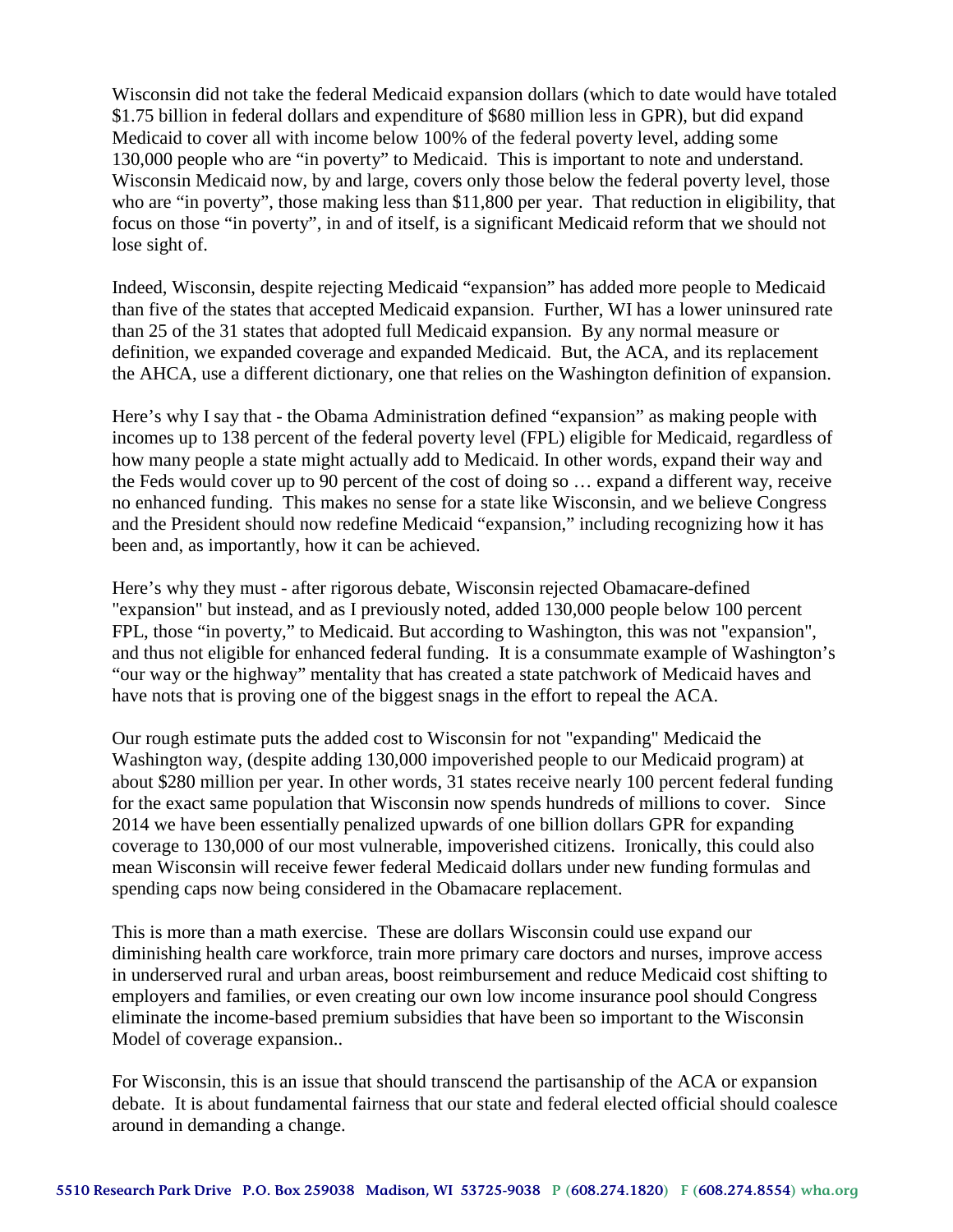For example, we agree with, and support, the proposal forwarded last month by the Republican Governors of four Medicaid expansion states (Ohio, Michigan, Nevada and Arkansas) that would give states like Wisconsin the same level of federal funding as the so-called expansion states (see page two in our March 20 letter to Governor Walker).

We agree with the co-chairs of the Joint Finance Committee, Rep. Nygren and Sen. Darling, when they said, in a February 24 letter to the Wisconsin Congressional Delegation "We are asking that you once again stand up for Wisconsin and insist that we are treated fairly by receiving the same level of Medicaid funding that other expansion states receive going forward."

And, we agree, again, with Rep. Nygren and Health Committee Chair Rep. Sanfelippo, who said in a March 10 statement "We are calling on Wisconsin's Congressional delegation to amend the American Health Care Act (AHCA) …This legislation needs to be improved by placing Wisconsin's Medicaid program on equal footing with states that took the federal Medicaid expansion."

When it comes to Medicaid, the ACA, and its proposed replacement the AHCA, both pick winners and losers based on an arbitrary multiple of the federal poverty level, *not on how many people are actually covered.* That is unfair to Wisconsin, especially when one remembers that the goal here is to expand and sustain, not penalize, coverage. It is a fixable flaw that our elected leaders in Washington and Madison should insist be remedied in whatever replaces the ACA.

However, equity in Medicaid funding is only one aspect of the effort to repeal the ACA that must be taken into account for Wisconsin. A second and equally important component of the Wisconsin Model for coverage is a well-functioning private market that allows tax subsidies based on income so that low-income individuals and families can afford coverage. The tax credits proposed in the AHCA did not go far enough and could leave thousands in here who have benefited from the Wisconsin Model, without an affordable option.

While rejecting one element of Obamacare (Medicaid expansion), the Wisconsin Model very purposefully, and very heavily, has relied on another element of Obamacare, its income-based insurance premium subsidies, to expand coverage. Over 190,000 people have used the Obamacare subsidies to purchase coverage in Wisconsin, most heavily in our rural areas. It is also the Obamacare exchange, and those subsidies, that Wisconsin very purposefully relied on when we both rejected Medicaid expansion and rolled back eligibility to 100% FPL. In 2014, about 60,000 people with income between 100% and 200% of the federal poverty level were moved off of Medicaid because subsidies were available to help them purchase private coverage.

The fact is, we cannot tout the Wisconsin Model and the 38% reduction in the uninsured it has achieved, nor can anyone point to how we have expanded coverage while rejecting Obamacare Medicaid expansion, without also acknowledging, at the very same time, how instrumental the Obamacare premium subsidies have been in achieving these accomplishments.

Just as important as the level of the tax subsidies, is the overall stability of the insurance market. We are seeing reports of insurers exiting the ACA's insurance exchanges across the country. We are fortunate in Wisconsin that in nearly every county, there are two or more insurers participating in the exchange. Wisconsin has one of the most competitive markets in the country, which is something we should be proud of and continue to support. However, to the extent problems in the insurance exchange are not addressed, this market could be in jeopardy.